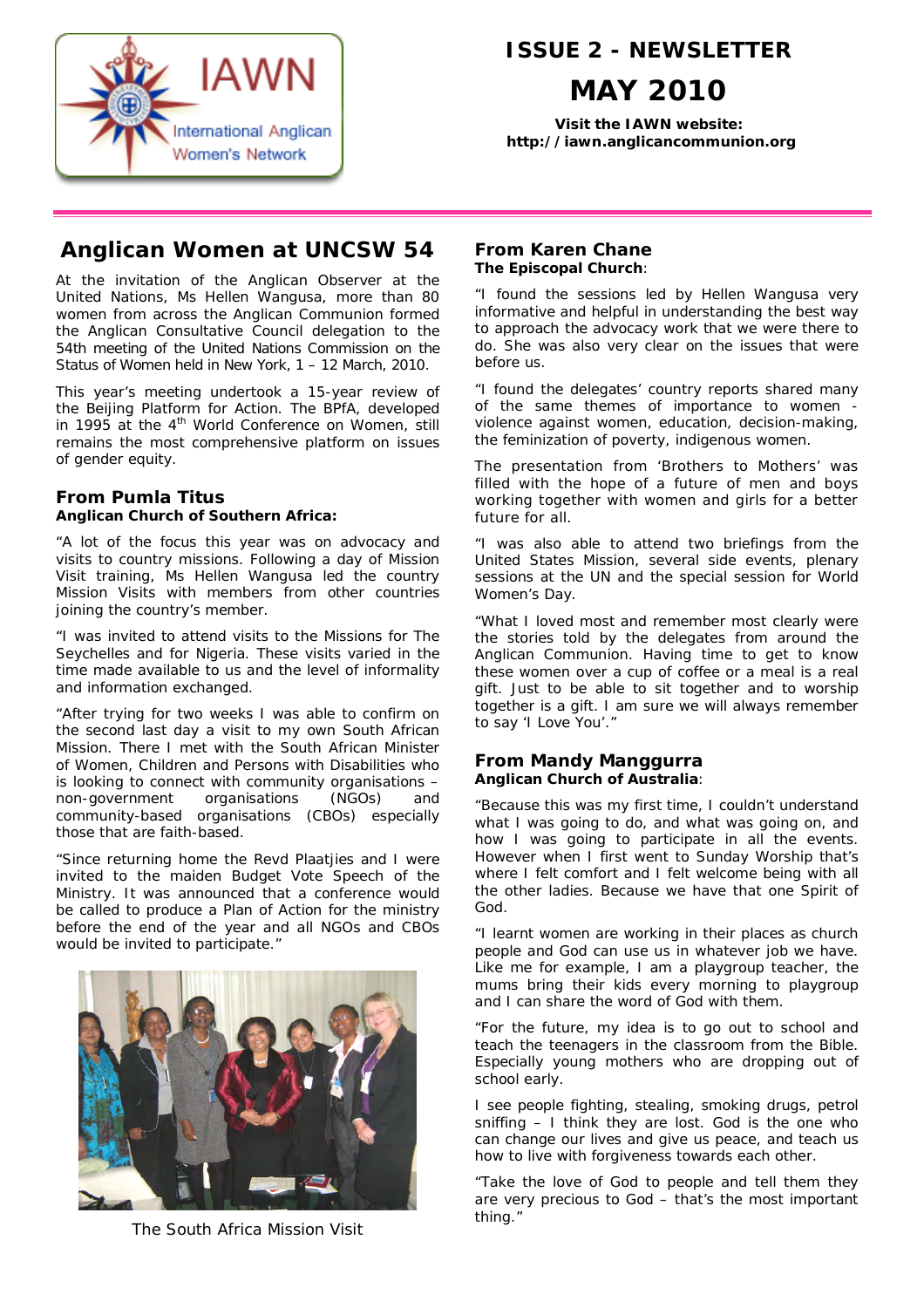# **April 2010: From Mugisa Isingoma**

IAWN Provincial Link, Province de L'Eglise anglicane du Congo

### **1. Child rights**

We members of the Mothers' Union of the Diocese of Boga have been involved with awareness campaigns on child rights and have organised the following:

Importance of children in society and the church: We often have workshops with couples to educate them about their duties towards their children, for example: not to ill-treat their children but to support them; fight against malnutrition; communicate well with their children.

### **2. Economic development and empowerment**

For promoting economic development, we have a second organisation – the Union des Femmes pour la Paix et la promotion Sociale (UFPPS) which works for all women without bias. UFPPS helps women to promote themselves through integral development. As part of this, we have 15 acres of agriculture in different parts of our Diocese. We cultivate cassava, groundnuts, sweet potatoes, plantains... The Food and Agriculture Organization of the United Nations (FAO) helps us by providing seeds. We also teach women sewing, knitting, embroidery, making mats, to assist them in taking charge of their lives.

### **3. Gender and women's empowerment**

We organised a seminar on gender for women and men. We encourage women to return to school and pursue various types of training; in Diocesan Synod we also stress the participation of women in decisionmaking in all areas. [We encourage women] not to be shy in communicating. We also have a literacy programme for women and single mothers.

## **4. Sustainable Development (loans)**

We strengthen the capacity of women to generate income through Microcredit, with a monthly contribution from each participant. We praise the Lord for this activity because it enables a woman to rent a house, pay the costs of child care, feed and clothe the family…

## **5. HIV/AIDS**

We have already finished our HIV/AIDS sensitisation programme and each person has been made aware. Now we are we motivating and raising awareness of voluntary testing among couples, single mothers, women and men. The difficulties are that health centres don't have the test product, and our church pastors haven't put any emphasis on HIV / AIDS – and so need sensitisation themselves.

# **News from England**

The Diocese of Liverpool has established a Women's Issues Forum and an annual *Faith in Partnership* Lecture sponsored by the Diocesan Council for Social Aid whose principal role is running a bail hostel (a small open prison for women in simple language!)

In April, the 2010 *Faith in Partnership* lecture was given by Gill Hurley who has worked with women

offenders and was involved in helping women about to be released from prison to produce a video on their experiences. This was moving and reminded those present that women offenders are often victims of sexism with prostitution and drug addiction forced upon them - many are also victims of abuse by family members at a young age.

The Women's Issues Forum has looked at issues like domestic violence, sexual grooming of teenage girls and genital mutilation as well as women in leadership. In June they will welcome Bishop Cathy Roskam who is visiting Liverpool to preach at the Centenary of the Cathedral Lady Chapel (which has stained glass windows dedicated to great Christian women).

Canon Cynthia Dowdle chairs the Forum assisted by Helen Clarey, Diocesan Women's Adviser (the first such post in any Anglican Diocese). In addition to servicing the forum Helen is involved in revising and updating the diocesan Equal Opportunities Policy and in working on domestic violence awareness.

#### **Congratulations to IAWN Provincial Link Elizabeth Loweth on receiving the Award of Merit from the Anglican Church of Canada!**

For more information see the IAWN website: http://iawn.anglicancommunion.org/world/canada.cfm

# **News from Scotland - From Ann Glenesk**

*In Scotland, there is an Interfaith Group on Domestic Abuse – mostly Christian, but also some Jews and Muslims. Ann Glenesk, President of the Glasgow diocese MU, writes about one green shoot of optimism emerging from this Group.*

The Interfaith Group on Domestic Abuse is planning an exhibition of 104 shoes, representing the two women who die per week in the UK, as a result of domestic abuse. Each pair of shoes, female and male, will be accompanied by a caption indicating how the owner's faith influences their views on domestic abuse. Contributions of shoes and captions will come from Muslims, Jews and Christians from a range of organisations including Mothers' Union.

The exhibition will be available to all faith community buildings, in Scotland, from June 2010, with the hope that it will raise awareness to the issue. It is also hoped that it will encourage sermons and prayers, sending a message that places of faith can be not only sanctuaries for victims/survivors but also places where sanctions are applied until perpetrators repent, cease their abusive behaviour and seek forgiveness from God.

One caption reads:

'**Jesus said 'Love your neighbour as yourself'. Domestic abuse affects rich and poor, anywhere and everywhere, even on your own doorstep. Are you a good neighbour? Are you aware? Commit your concerns to prayer and always be aware.** 

**--------------------------------------------------**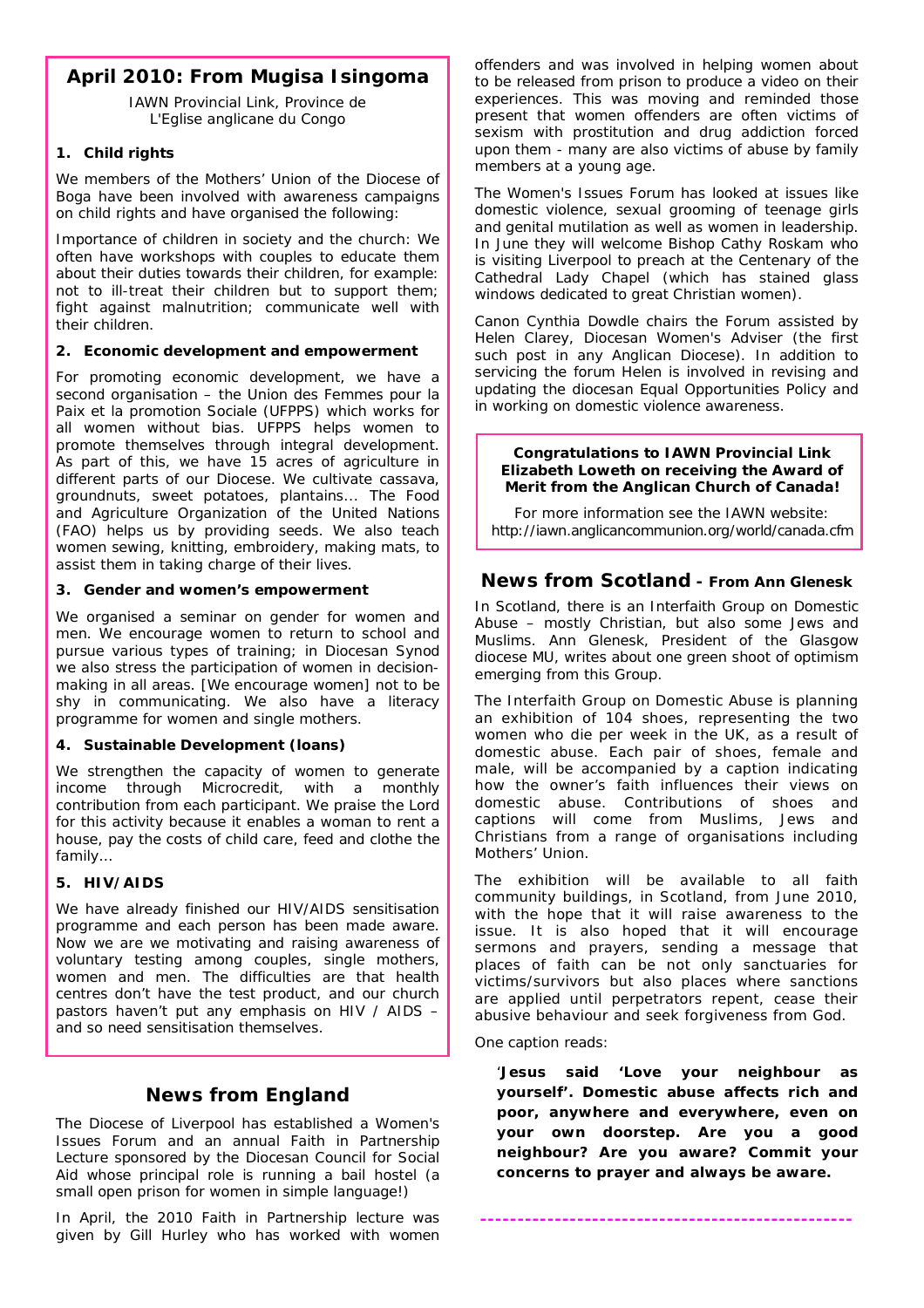# **Girls' Friendly Society Supporting Refugees**

#### **GFS project for women refugees from North Korea**

This is the project to support women refugees from North Korea and to help them to be healthy members of our society. The GFS World Council took place in 2008 and the project U-Mul-Ga (Well-side) was selected as the World Project.

- Operating counselling café 'U-Mul-Ga': As a physical and psychological space to talk and listen to each other between GFS members and women refugees.
- Operating Internet café: To share the difficulties of the refugees, Regular meetings with the customers of the café, Establish a social safety connection for refugees in emergency
- Operating 'Drop-in Center': To help refugees to be self-support financially.

The purposes of operating the café 'U-Mul-Ga' are:

- To operate an actual business for helping the women refugees
- $\triangle$  A business of selling bread for hiring employees, not hiring employees for selling bread
- $\triangle$  Expecting the role of incubator to acclimate themselves to South Korean society
- $\Diamond$  Plan to expand it to be an employment bank, to supply professional trainers, and to support the person establishing a business
- To be a place for exchanging cultures between North and South Korea
- Changing the consciousness of Korean people for the refugees as coexisting members of our society without any gap.

The café U-Mul-Gal finally opened in Seoul on the 12<sup>th</sup> of March and was named 'Café Grace'.

## **Resources**

Terrie Robinson recommends the following web site: UNIFEM's newly launched Global Virtual Knowledge Centre to End Violence against Women and Girls at http://www.endvawnow.org. It's a fabulous resource with recommendations for good practice, etc.

There are links to this and other useful websites on IAWN's own web site at

http://iawn.anglicancommunion.org/links/index.cfm.

#### (Also look at the BBC website

www.bbc.co.uk/relationships/domestic\_violence which has a very simple test to see if you or someone you know may be living in an abusive relationship.)

# **International Women's Day celebrated in the Philippines**

In the morning of 5 March 2010, the Ecumenical Women's Forum (EWF), a network of Filipino Protestant, Catholic and Muslim women's organisations, came together for a liturgical celebration of International Women's Day, in one of our parks here in Quezon City. About 150 women and a few men, representing all member churches and organisations, were present - including the Episcopal Church in the Philippines (ECP) represented by Francisca Bawayan, Esperanza Beleo and Zena Caytap.

This year's celebration focused on the theme: 'EWF Calls for Ecological Justice: Defend Patrimony'. Presentations on the oppression and subordination of women in the Philippines were depicted through biblico-theological reflections, cultural songs and dances and theatrical plays. This year's programme paid tribute to the struggle of women who have always been in the forefront of struggles and protest against the destruction of our ecological sources of sustenance.

Excerpts from a statement released to the various media by EWF, read:

*We, women of faith from the Ecumenical Women's Forum, affirm the biblical imperative to uphold the sacred nature of all life and take great care of the whole of creation. We are called to exercise the profound option of the Christian faith, shared by other religious traditions, for the poor, the oppressed and the marginalized … Therefore, before us lies the difficult, but crucial task of cultivating awareness and building movements advocating and demanding for deep-seated transformations in our economic systems as well as the dismantling of patriarchal idealogues towards a truly eco-just world order. As weavers and defenders of life, we, women from the EWF, cannot but rise up to this challenge. On the occasion of the International Women's Day, we, women of faith, are called to solidarity with our struggling sisters in the other parts of the world. Together let us defend our patrimony and work unflinchingly for eco-justice.*

(What would women of faith in your region put into a statement for International Women's day 2011? Why not talk about it now in your small groups.)

> Women's World Day of Prayer March 2010, prepared by the women from the Cameroon

In the late afternoon of the same day, 5 March, the Church Women United of the Philippines (CWUP) - of which the Episcopal Church in the Philippines (ECP) is a founding member - celebrated the World Day of Prayer 2010, and the theme of the Worship Service was, 'Let Everything That Has Breath Praise God'. The service was held at the IFI (Iglesia Filipina Independiente) National Cathedral in Manila. About 100 women from the participating womens' organisations were present, including Francisca Bawayan and Esperanza Beleo for the ECP.

The women attending the service joined the Cameroonians in reflecting on Psalm 150 from the perspective of Cameroon and from our own country, the Philippines. The psalms contain "prayers for help and salvation, pleas for forgiveness, songs of thanksgiving for God's blessings and protection from enemies …" It is in the psalms that we also learn of God's special concern for the poor and the powerless and of God's love and call for generosity and justice.

It was such a joyous celebration as the worship service's procession was accompanied by instrumental music as well as joyful women and young people singing altogether such hymns as 'To God Be The Glory' and 'Wonderful Grace of Jesus'. Through this year's World Day of Prayer, the women participants, together with the multitude of people around the world, were in praise and thanksgiving of the fellowship they had.